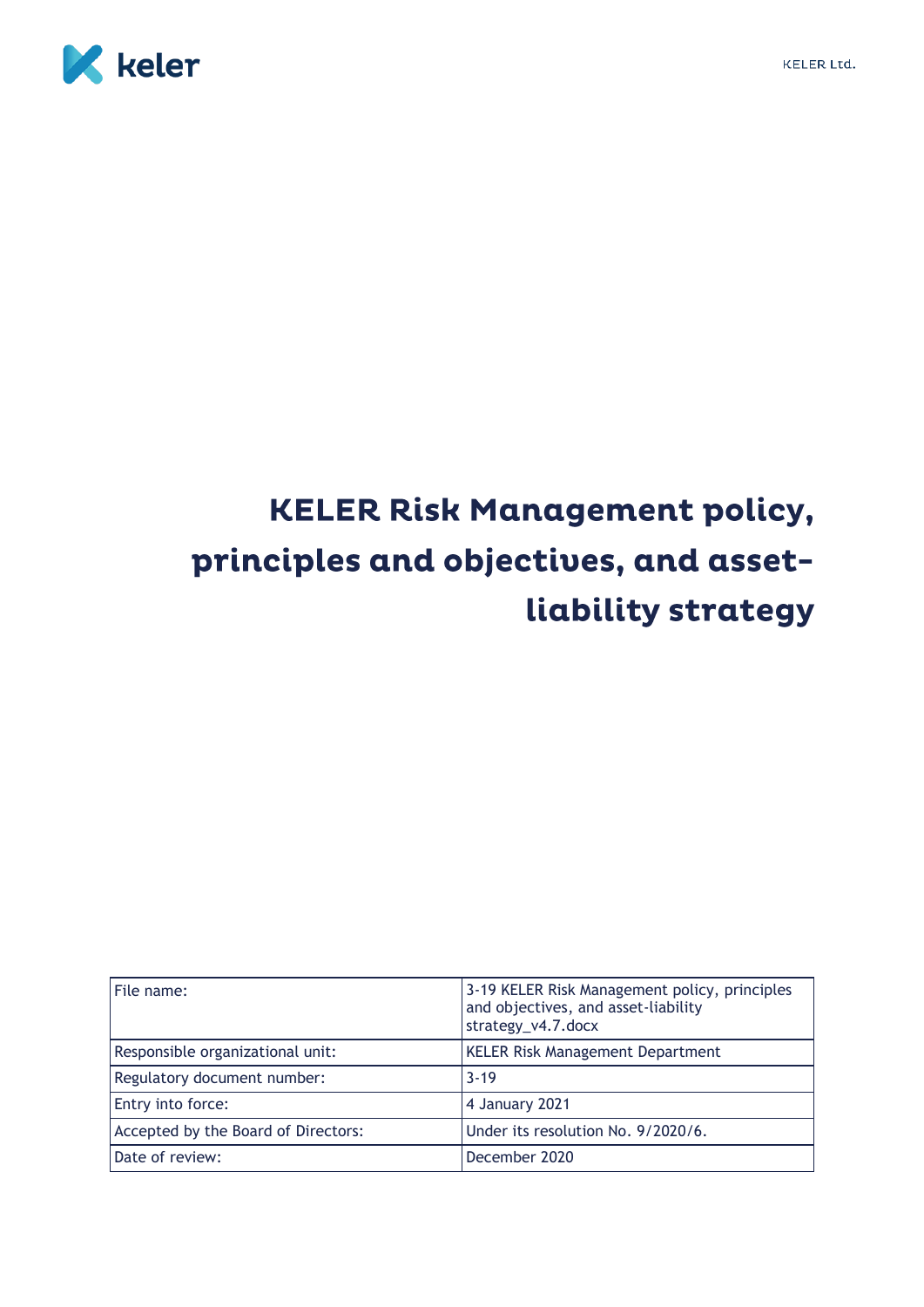

# **Table Of Contents**

| $\mathbf 1$  |                                                                                          |                                                                 |  |  |
|--------------|------------------------------------------------------------------------------------------|-----------------------------------------------------------------|--|--|
|              |                                                                                          |                                                                 |  |  |
|              |                                                                                          |                                                                 |  |  |
|              |                                                                                          |                                                                 |  |  |
|              |                                                                                          |                                                                 |  |  |
|              |                                                                                          |                                                                 |  |  |
|              |                                                                                          |                                                                 |  |  |
|              |                                                                                          |                                                                 |  |  |
|              |                                                                                          |                                                                 |  |  |
| $\mathbf{2}$ |                                                                                          |                                                                 |  |  |
| 3            |                                                                                          |                                                                 |  |  |
| 4            |                                                                                          |                                                                 |  |  |
| 5            |                                                                                          |                                                                 |  |  |
|              |                                                                                          |                                                                 |  |  |
|              |                                                                                          |                                                                 |  |  |
|              | 5.1.1.1                                                                                  |                                                                 |  |  |
|              | 5.1.1.2                                                                                  | Credit risks of CSD links and account management institutions 8 |  |  |
|              | 5.1.1.3                                                                                  |                                                                 |  |  |
|              | 5.1.1.4                                                                                  |                                                                 |  |  |
|              | 5.1.1.5                                                                                  |                                                                 |  |  |
|              | 5.1.1.6                                                                                  |                                                                 |  |  |
|              | 5.1.1.7 Country risk                                                                     | 10                                                              |  |  |
|              |                                                                                          |                                                                 |  |  |
|              | 5.1.2.1                                                                                  |                                                                 |  |  |
|              | 5.1.2.2                                                                                  |                                                                 |  |  |
|              | 5.1.2.3                                                                                  |                                                                 |  |  |
|              | 5.1.2.4                                                                                  |                                                                 |  |  |
|              | 5.1.2.5                                                                                  |                                                                 |  |  |
|              | 5.1.2.6                                                                                  |                                                                 |  |  |
|              |                                                                                          |                                                                 |  |  |
|              | 5.3 General business risks (changes in macro-economic environment and economic cycle) 13 |                                                                 |  |  |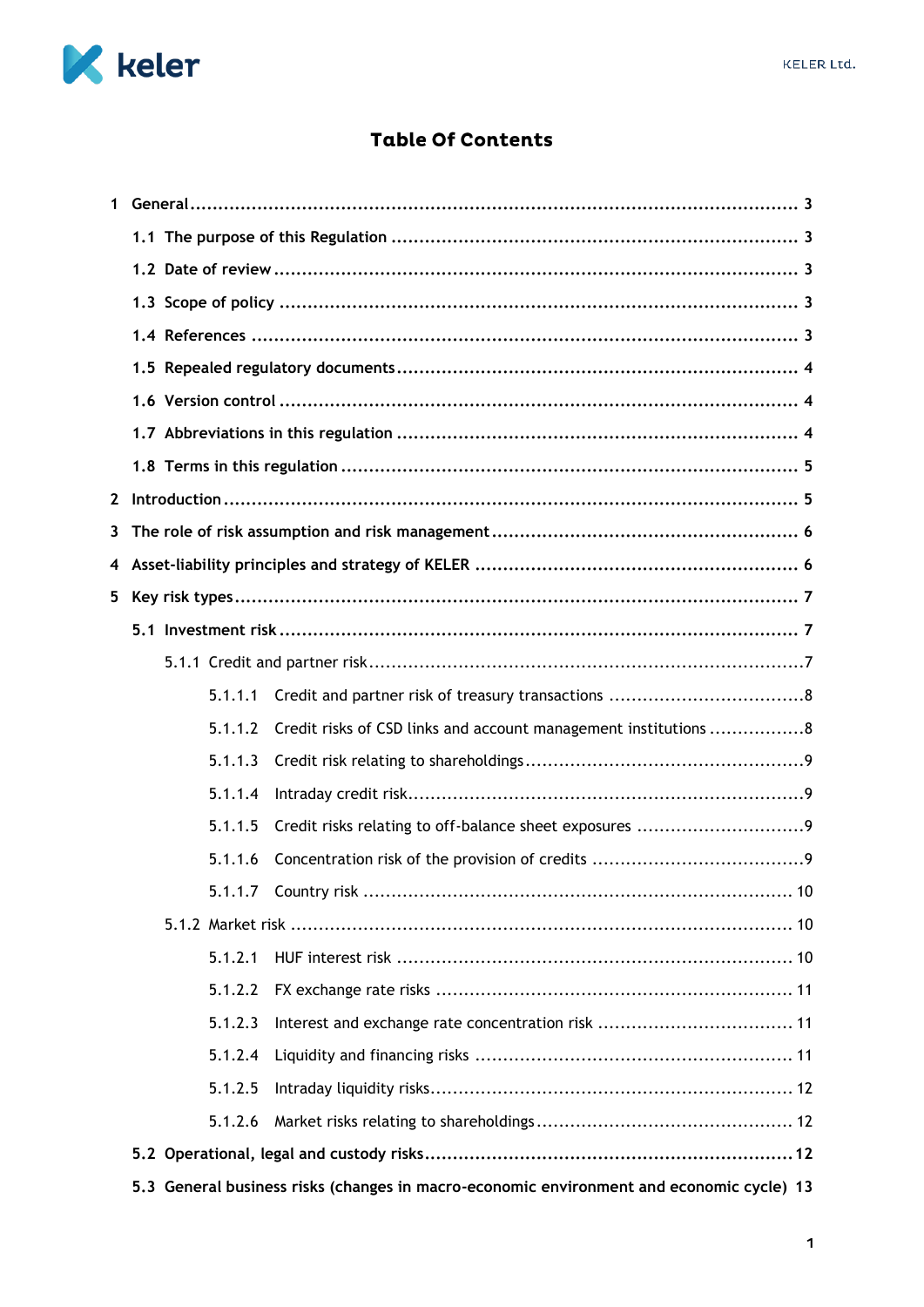

<span id="page-2-0"></span>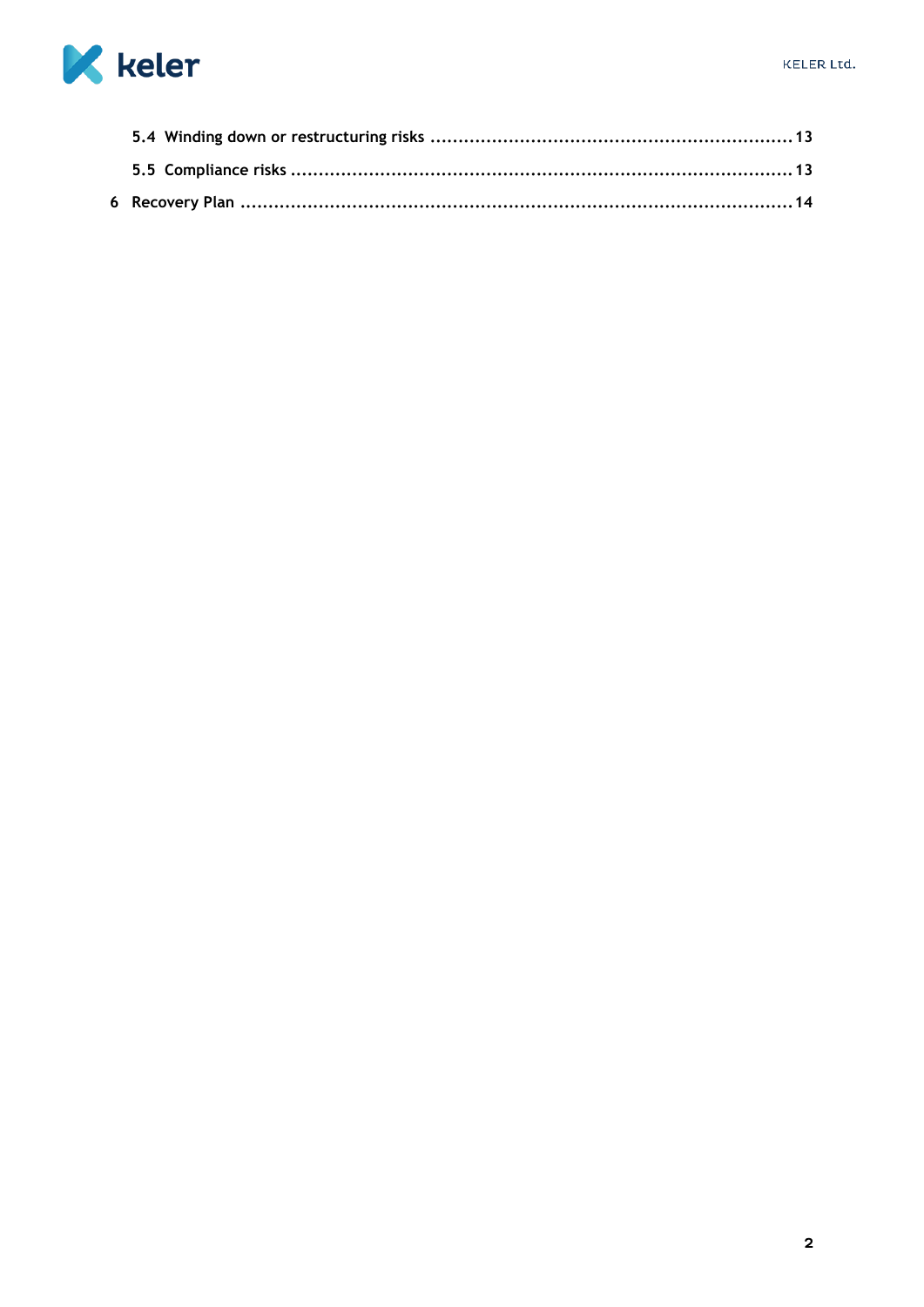

#### General 1

#### <span id="page-3-0"></span>The purpose of this Regulation  $1.1$

The purpose of this Regulation is to describe the activities, risks and risk management of KELER and to set forth the assets-liability strategy of the company at high-level.

#### <span id="page-3-1"></span> $1.2$ Date of review

Within 12 months of the previous review, and in case of any material change.

#### <span id="page-3-2"></span> $1.3$ **Scope of policy**

**Subject matter:** The risks assumed by KELER and the risk management principles.

**Personal scope:** The employees of KELER affected by the risk assumption process.

#### <span id="page-3-3"></span>1.4 References

**Related regulatory documents:**

- 3-04 KELER Regulation on Risk assumption,
- 3-11 A KELER Regulation on investments,
- 3-12 A KELER Regulation on addressing extraordinary liquidity situations,
- 3-15 KELER Organizational and Operational Regulation,
- 3-18 KELER Recovery Plan,
- 4-02 KELER Regulation on Operational Risk management and KRI,
- 4-07 KELER Regulation on Asset-Liability management,
- 4-22 KELER Regulation on Client and partner rating,
- 4-30 KELER Regulation on liquidity management,
- 4-36 KELER Limit system regulation,
- The KELER CEO Directive on risk management tasks in force at any time.

#### **Relevant legislation:**

- Regulation (EU) No. 909/2014 of the European Parliament and of the Council on improving securities settlement in the European Union and on central securities depositories and amending Directives 98/26/EC and 2014/65/EU and Regulation (EU) No. 236/2012 (CSDR);
- Commission Delegated Regulation (EU) 2017/390 of 11 November 2016 supplementing Regulation (EU) No. 909/2014 of the European Parliament and of the Council, with regard to regulatory technical standards on certain prudential requirements for central securities depositories and designated credit institutions offering banking-type ancillary services (EBA RTS);
- Commission Delegated Regulation (EU) 2017/392 of 11 November 2016 supplementing Regulation (EU) No. 909/2014 of the European Parliament and of the Council, with regard to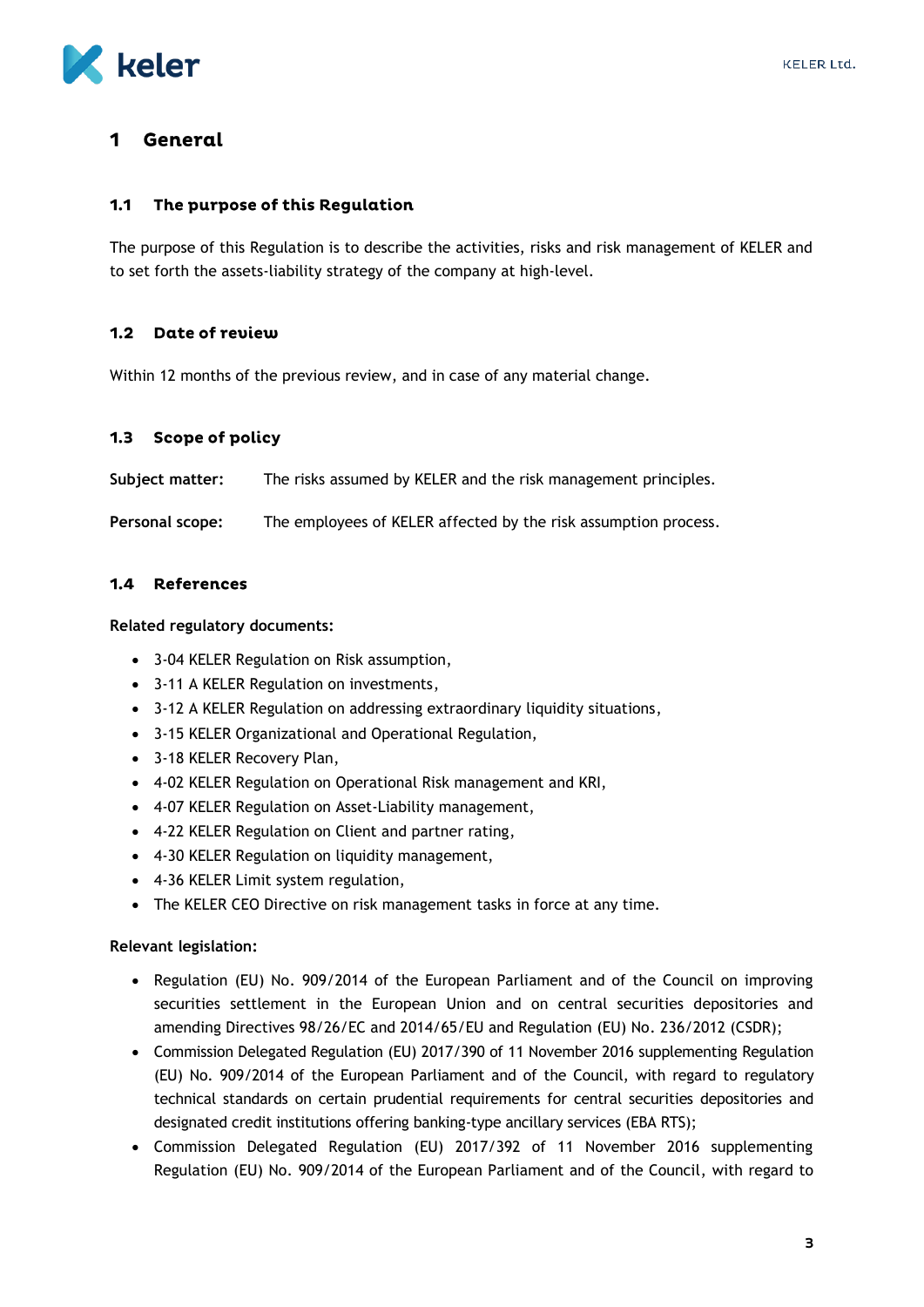

regulatory technical standards on authorization, supervisory and operational requirements for central securities depositories (EBA RTS);

- Regulation (EU) No. 575/2013 of the European Parliament and of the Council on prudential requirements for credit institutions and investment firms and amending Regulation (EU) No. 648/2012 (CRR);
- Act CCXXXVII of 2013 on credit institutes and financial enterprises;
- Act CXX of 2001 on capital markets;
- Internal capital adequacy assessment process (ICAAP), internal liquidity adequacy assessment process (ILAAP), and their audit by supervisory authorities, and business model analysis manual of methodology for supervised institutions (ICAAP-ILAAP manual);
- MNB recommendation No. 15/2019 (VII.09.) on measuring, handling and addressing credit risks

#### <span id="page-4-0"></span> $1.5$ **Repealed regulatory documents**

None.

### <span id="page-4-1"></span>1.6 Version control

Version number of this regulation: v.4.7

Version number of the previous regulation: v4.6

Entry into force of the previous regulation: 1 October 2020

### <span id="page-4-2"></span>1.7 Abbreviations in this regulation

| <b>ANNA</b>      | Association of National Numbering Agencies   |
|------------------|----------------------------------------------|
| <b>BMA</b>       | <b>Business Model Analysis</b>               |
| <b>CSD</b>       | <b>Central Securities Depository</b>         |
| EBA              | European Banking Authority                   |
| <b>ALCO</b>      | <b>KELER Asset-Liability Committee</b>       |
| <b>ESMA</b>      | European Securities and Markets Authority    |
| EU               | European Union                               |
| <b>ICAAP</b>     | Internal Capital Adequacy Assessment Process |
| <b>ILAAP</b>     | Internal Liquidity Adequacy Assessment       |
| KB               | <b>Risk Management Committee</b>             |
| <b>KELER</b>     | Central Securities Depository Ltd.           |
| <b>KELER KO</b>  | <b>KELER Controlling Department</b>          |
| <b>KELER CCP</b> | <b>KELER Central Counterparty Ltd.</b>       |
| <b>KELER KKO</b> | <b>KELER Risk Management Department</b>      |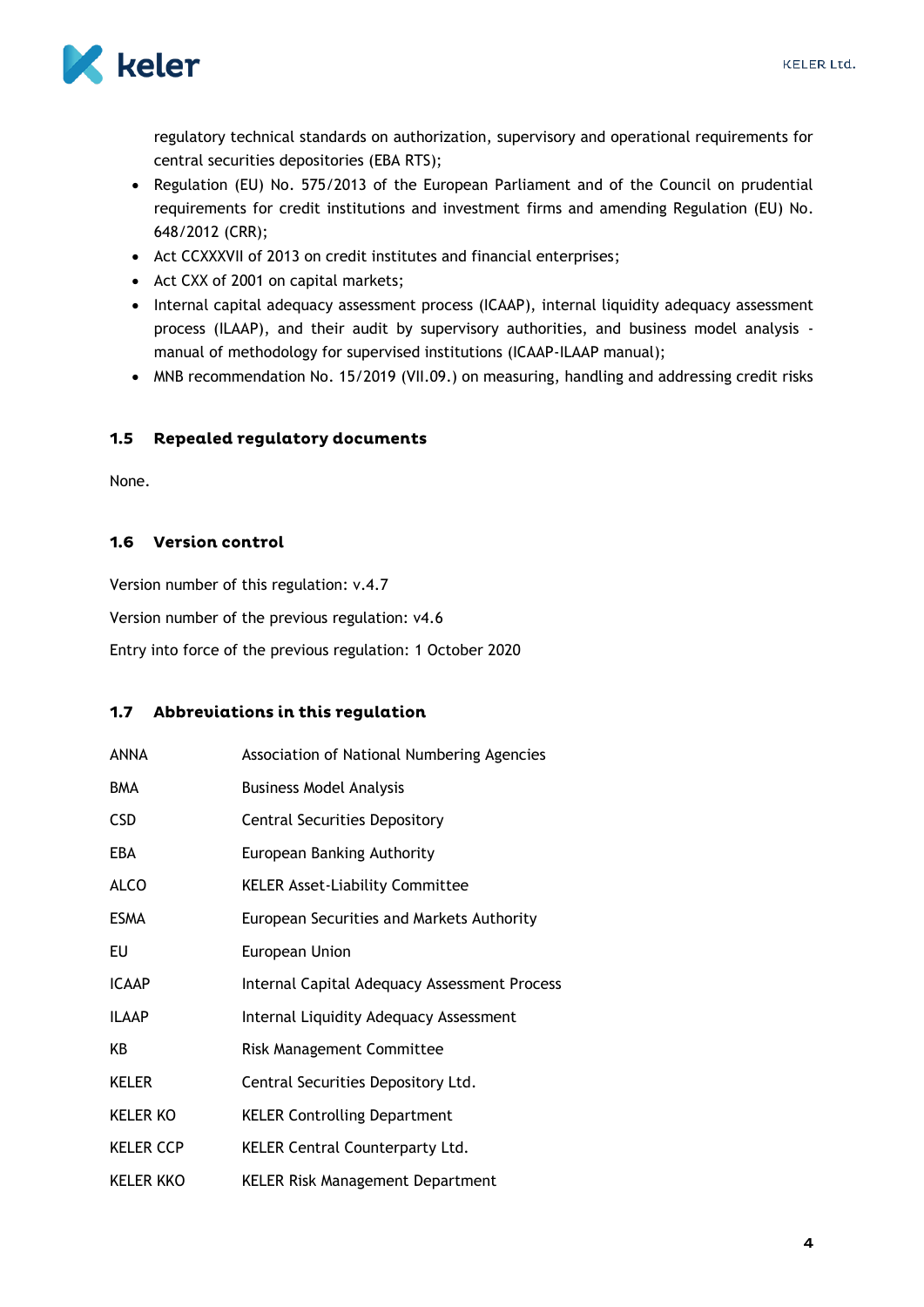

| <b>KELER TRE</b> | <b>KELER Treasury Group</b>            |
|------------------|----------------------------------------|
| <b>MNB</b>       | Central Bank of Hungary                |
| <b>VaR</b>       | Value at Risk                          |
| CEO Directive    | CEO Directive on risk management tasks |

### <span id="page-5-0"></span>1.8 Terms in this regulation

**Own funds:** A term as defined in 3-04 KELER Risk Assumption regulations.

#### <span id="page-5-1"></span> $\overline{2}$ **Introduction**

KELER is a central securities depository subject to the scope of CSDR, which provides in addition to basic services non-banking and banking ancillary services, therefore it is subject to the Act on credit institutions and CRR, in addition to the Act on capital markets. It plays a special role and takes a special position in the capital market, and for this reason, the risks that may emerge are also special, which is also shown in the internal regulations of KELER.

Regulations and recommendations emphasize several times, that it is important to create a risk assumption policy, asset-liability principles and strategy as regards the various relevant risks. The general risk assumption policy, asset-liability principles and risk strategy are approved by the Board of Directors of KELER by approving this Regulation, the 3-04 KELER Risk assumption regulation and the 3-11 KELER regulation on investments, which define the type and extent of risk are assumed by KELER as regards key risks. The content of this document is the highest level regulatory document containing principles and objectives.

Article 108 (1) of the Act on financial institutions provides: "The credit institution's management body in its managerial functions shall approve, periodically review and evaluate the strategies and policies for the segregation of duties in the organization and the prevention of conflicts of interest, for taking up, managing, monitoring and mitigating the risks the credit institution is or might be exposed to, including those posed by the macroeconomic environment, in which it operates in relation to the status of the business cycle". The management body with powers of control is responsible for the implementation of specific strategies and regulations, and for the risks taken by the credit institution.

This risk management policy is deemed general in that it covers key risks that may arise in case of KELER, such as:

- investment risks (credit, partner, and market risks jointly),
- operational, legal and custody risks,
- general business risk,
- winding down or restructuring risks,
- compliance risks.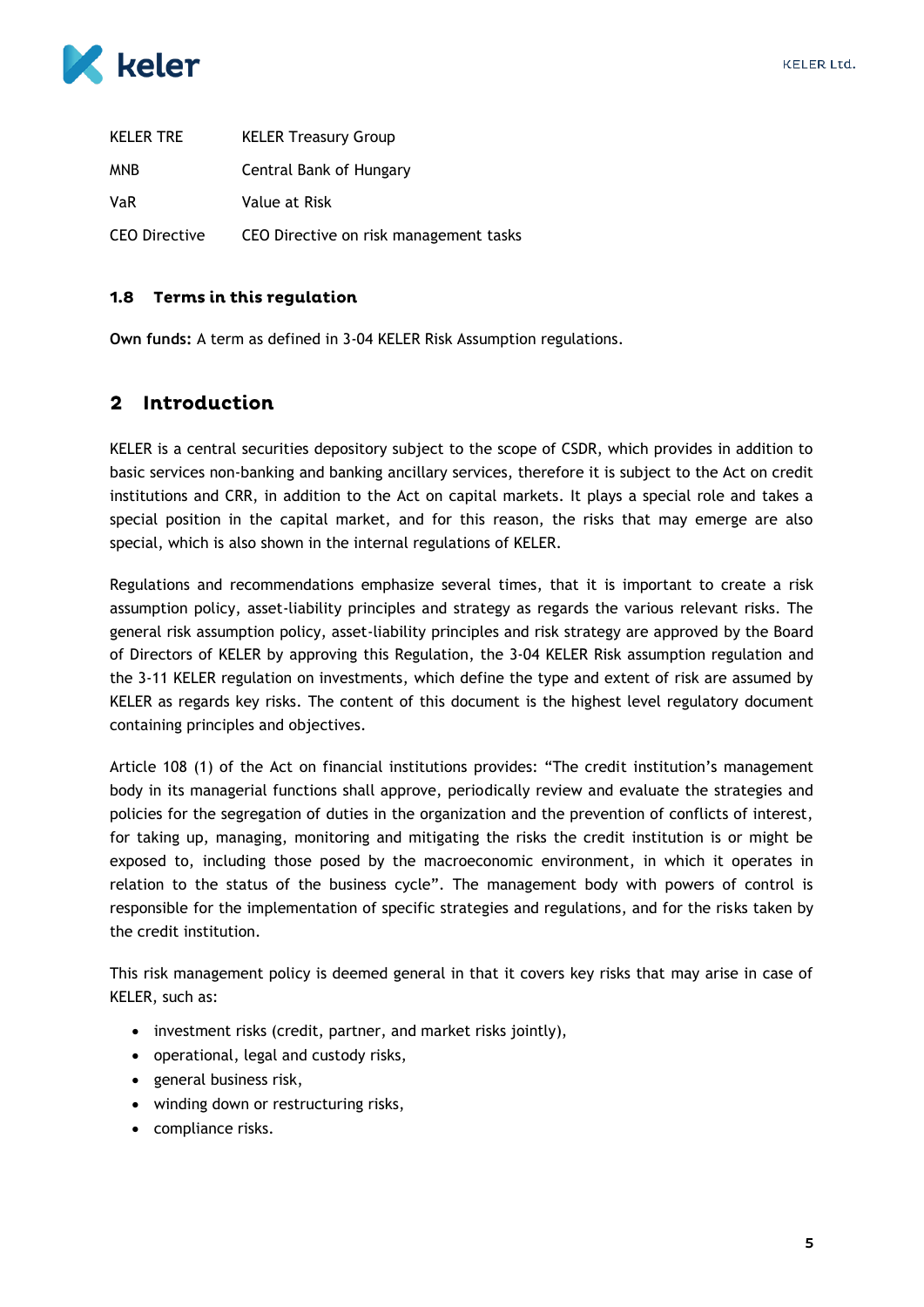

Of the key risk groups, the most significant ones are described here and this regulation does not cover further risks that may arise in addition to key risk groups mentioned above. The full list of KELER risks is set forth in 3-04 KELER Risk assumption regulation, also describing how to address them.

#### <span id="page-6-0"></span>The role of risk assumption and risk management  $\mathbf{B}$

KELER knowingly assumes certain risks in the context of core services provided by itself. Risk assumption is an integral part of the core activities of KELER. Accordingly, the purpose of the risk management -rather than minimizing risks - is to ensure that risks associated with KELER are properly identified, measured, handled and kept at bay, to ensure that the extent of these risks does not jeopardize the continuous operation.

In addition to risks associated with basic services, KELER assumes further risks as regards its nonbanking and banking-type ancillary services it provides and with a view to successful financial operations. Other risks include those associated with the general operation of KELER (e.g. operational risk, general business risk, winding down or restructuring risk, compliance risk).

In accordance with the provisions of applicable laws and decrees, at least once a year, a comprehensive risk assessment must be performed in the form of a proposal for the Board of Directors, as a board with executive management power, so that it can have an overview of any changes in the risk profile of KELER, and to initiate or accept the amendments necessary in the risk management principles and methodology.

# <span id="page-6-1"></span>4 Asset-liability principles and strategy of KELER

The highest level of regulatory framework relating to asset-liability management at KELER is determined by the Board of Directors, by accepting the current regulation, the 3-11 KELER regulation on investments and 3-04 KELER Regulation on risk assumption. The former contains also the principles of the treasury limit system of the Board of Directors. Responsibility for decisions relating to asset-liability management lie with the ALCO, whose operation is governed by 3-15 KELER Organizational and Operational Regulation and 4-07 KELER Regulations on asset-liability management. Among others, ALCO regularly reviews the balance sheet structure, changes in the external environment, and responds to them. It monitors the KELER FX and interest rate positions, changes in key portfolios, their yields, liquidity, concentration, and their impact on profits. ALCO compares changes in portfolios, revenues and expenses with target figures, and opines on all policies and regulations relating to asset-liability management.

Responsibility for the monitoring of treasury positions, identification and measurement, addressing and monitoring of market risks is with the KELER Risk Management Department. The KELER Risk Management Department regularly informs the Chief Risk Officer about the risks assumed by KELER and about the possible dangers. The KELER Chief Risk Officer regularly reports to the ALCO and the Board of Directors on changes in risks. The results of treasury operations are measured by the Risk Management Department of KELER.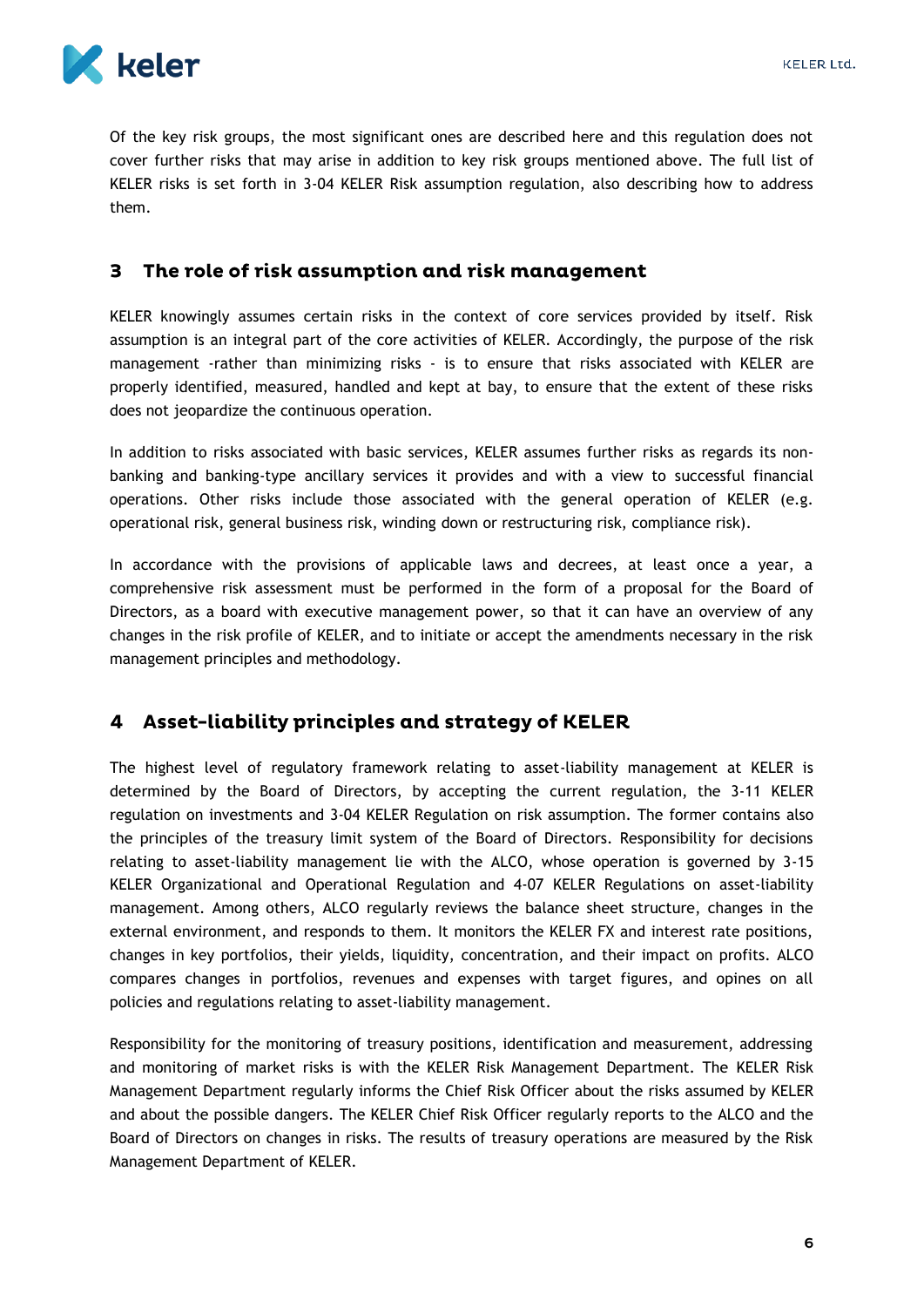

The assets-liabilities strategy covers four key risk types:

- credit and partner risk relating to treasury operations,
- interest risks,
- FX exchange rate risks,
- liquidity and financing risks.

Statutory restrictions and conservative investment policy arising therefrom (see 3-11 KELER Regulations on investments, 3-04 KELER Regulation on risk assumption) determine the key directions, which aim to ensure primarily smooth operations and smooth fulfillment of statutory obligations as regards all risks. As regards the various risks, the following procedures and methods guarantee that they are kept at a low level:

- The **credit and partner risks associated with the treasury activities** of KELER are limited by narrowing the range of partners as prescribed by legislation and partner rating, daily monitoring system, and the limit system on a comprehensive manner.
- KELER applies limits for **interest rate risk**. Interest risks are measured and monitored on a daily basis. Interest risks are regularly subjected to sensitivity assessments and stress tests.
- **FX exchange rate risks** affect KELER from its proprietary FX portfolio, the FX exchange rate risks of the clients' FX accounts are borne by the clients themselves. The exchange rate risks from proprietary portfolio are measured and monitored by KELER Risk Management Department, which must regularly make reports to the KELER Chief Risk Officer and ALCO. FX exchange rates are regularly subjected to sensitivity assessments and stress tests.
- Performance of tasks relating to **Liquidity Management** on a regular basis falls within the competence of KELER TRE, as prescribed by 4-30 KELER Internal regulation on Liquidity Management. KELER TRE has elaborated and maintains an emergency plan to address liquidity crises (3-12 KELER Regulation on addressing extraordinary liquidity situations). Liquidity risks are kept at bay by using limits, which are monitored by KELER Risk Management Department as part of its daily routine. In addition to the above, sensitivity tests and stress tests are also regularly made to determine the extent of loss due to risks stemming from liquidity shortage.

The Regulation describes the key risk types below.

# <span id="page-7-0"></span>5 Key risk types

### <span id="page-7-1"></span>5.1 Investment risk

#### <span id="page-7-2"></span>5.1.1 Credit and partner risk

KELER is not engaged in providing classical banking (client) credits. However, it does run credit and partner risks via its contractual partners.

Credit risks include any and all risk type, under which parties with contract with KELER (e.g. Clients using services) fail to fulfil their obligations of payment in credit or financial relations in performing their business operations (including completion of transactions), whereby KELER may sustain losses,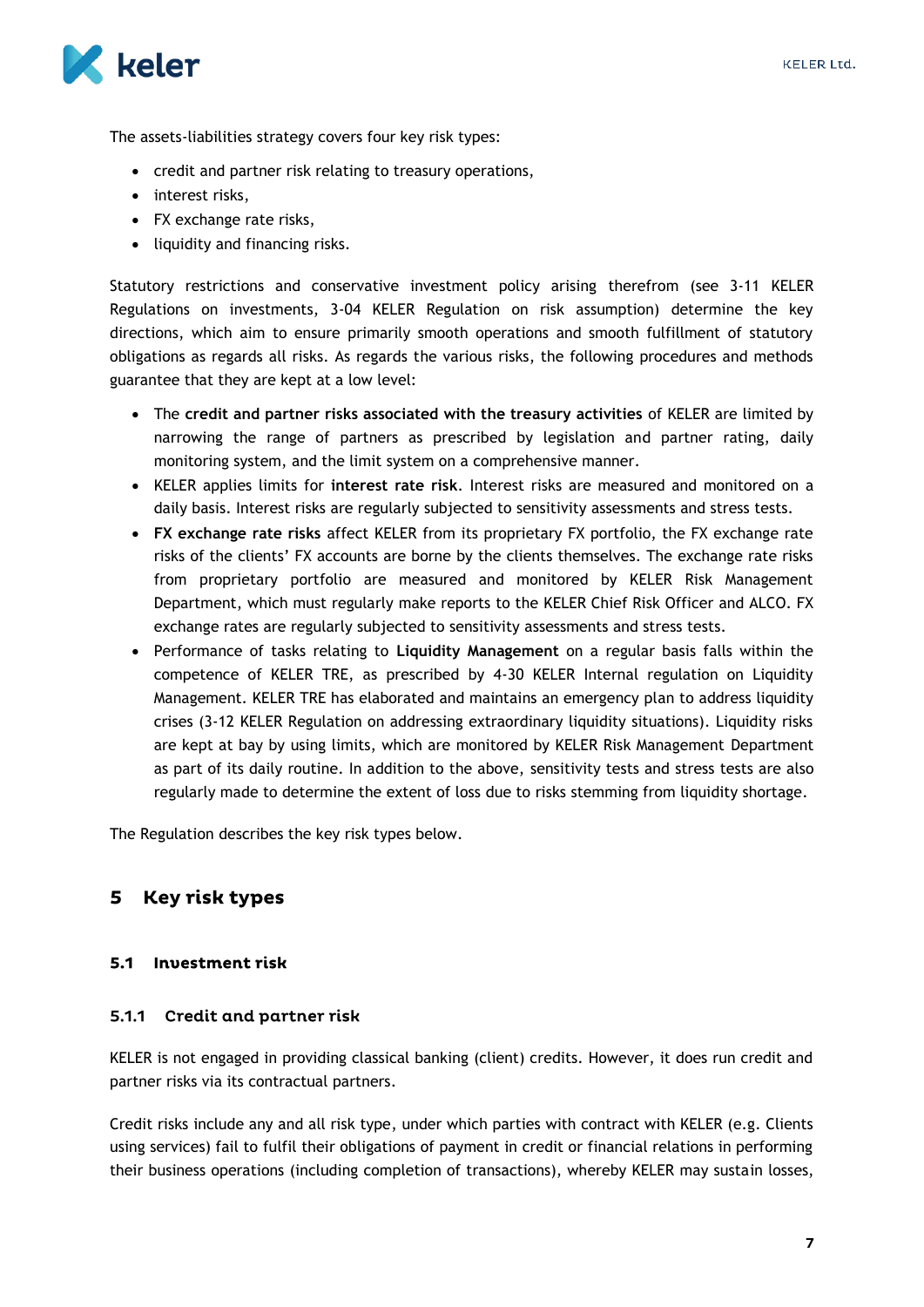

1

including transaction risks as between KELER and KELER CCP. This includes the risk of transactions concluded between KELER and KELER CCP, including the credit lines provided to KELER CCP.

KELER Risk Management Department regularly assesses KELER partners under objective and subjective criteria and regularly monitors whether its partners are subjected to legal procedures involving restrictions on payment (bankruptcy check).

### <span id="page-8-0"></span>**5.1.1.1 Credit and partner risk of treasury transactions**

One of the group of partners carrying significant credit and/or partner risks for KELER are treasury partners. In performing its treasury activities (liquidity management and investment), KELER enters into securities sale and purchase transactions, interbank transactions (including interbank depositing, taking credits and repo transaction), and to a limited extent, FX conversion transactions. The risks associated with the treasury activities of KELER are limited by narrowing the range of partners as prescribed by legislation and partner rating, daily monitoring system, and the limit system on a comprehensive manner. Such limitations include Article 46 of CSDR, which provides that the central depository must place its funds and financial assets at central banks, approved credit institutions or approved central depositories.

The methodology of partner rating and the relevant limit system is performed as approved by the ALCO, which is described in detail in 4-36 KELER Limit system regulation and 4-22 KELER Client and partner rating regulation. The principles are defined by the Board of Directors, by accepting 3-04 KELER Regulation on risk assumption. The findings of the rating system and the treasury limits imposed by the Board of Directors are regularly communicated to the Board of Directors<sup>1</sup>.

The annual rating is based on the data of the audited balance sheet and the profit and loss account (equipped with auditor's opinion and report), supplemented with other publicly accessible data (e.g. disclosure, evaluation of external credit rating agencies). The proposal prepared in reliance on the annual rating constitutes the basis for ALCO to determine the rating category of the various partners, which clearly defines the extent of partner limits. In the period between ratings, the operation of treasury partners must be continuously monitored.

#### <span id="page-8-1"></span>**5.1.1.2 Credit risks of CSD links and account management institutions**

On account of its participation in international transactions (cross border transactions), KELER maintains contact with a number of institutions of various types, whereby it is exposed to them. To complete international securities transactions, KELER creates CSD links, and opens FX accounts at foreign institutions to effect the financial part of these transactions.

When selecting CSD links, account management institutions, the most important consideration is to ascertain their reliably and stable background and good reputation. In addition to the usual data, ratings will take into account, where appropriate, the result of the Partner Evaluation Questionnaire and the external credit rating of the country where the institution is established.

 $<sup>1</sup>$  The annual treasury limit system is revised in the form of an information sheet.</sup>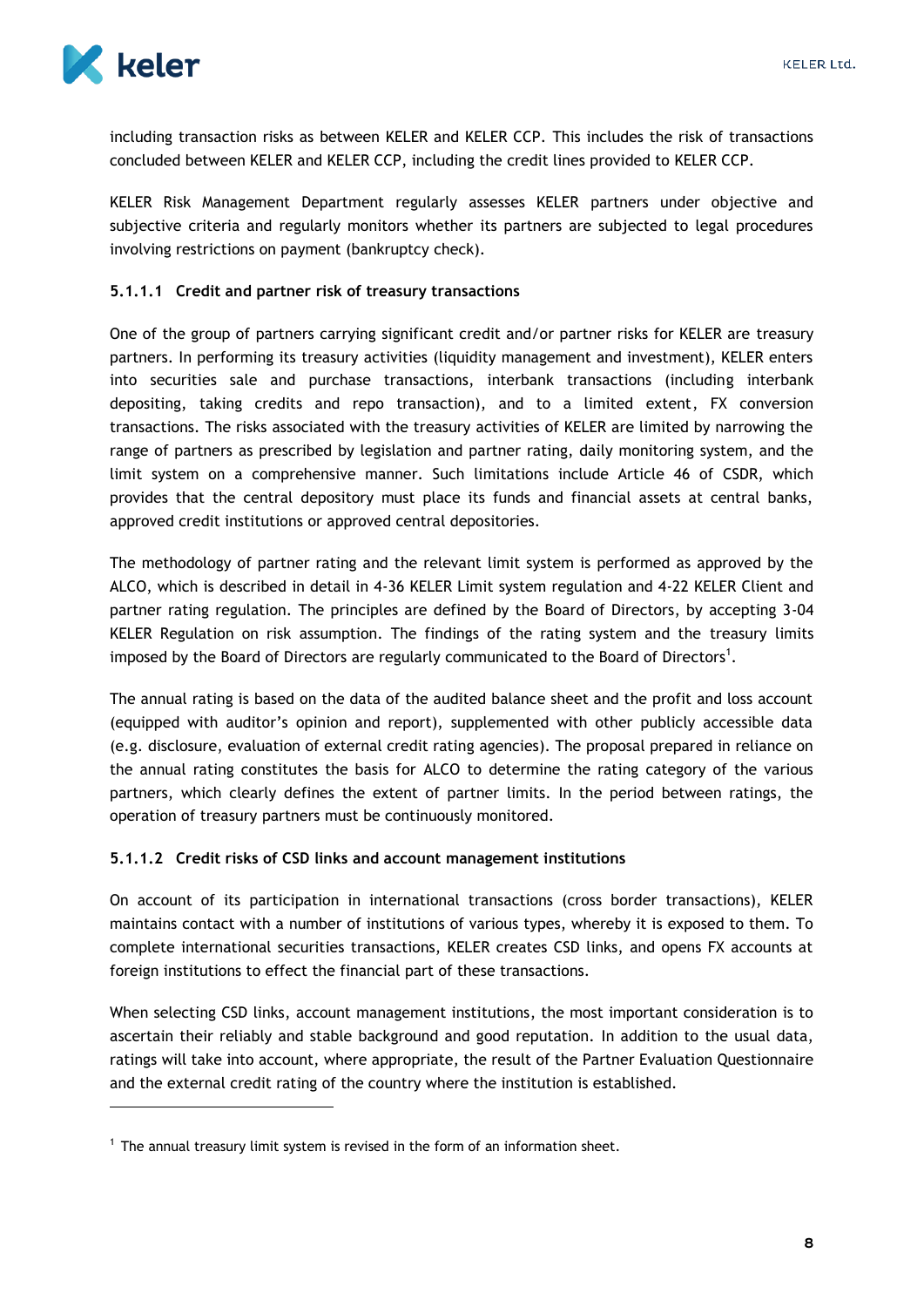

#### <span id="page-9-0"></span>**5.1.1.3 Credit risk relating to shareholdings**

KELER has a qualified majority (99.81%) in KELER CCP, which - pursuant to Article 46 (4) of CSDR will not be taken into consideration for the calculation of the own funds of KELER. It constitutes the most prudential treatment of exposures for capital adequacy purposes. (In principle, there may emerge a degree of uncovered position greatly surpassing the sum of this investment, for which KELER is not legally bound to be liable in legal terms). In addition to KELER CCP, KELER has a limited shareholding in the international organization of ANNA security code issuance organisations, which will not be taken into account for the purposes of own funds.

Direct risks as regards KELER CCP are also monitored by KELER. Risks relating to KELER CCP must be assessed regularly (once every year, within the annual comprehensive risk assessment and once in performing the regular annual rating).

#### <span id="page-9-1"></span>**5.1.1.4 Intraday credit risk**

KELER provides a fully collateralized intraday credit line. The purpose of the intraday credit line is to facilitate a smooth settlement of transactions accounted by KELER CCP.

An intraday credit risk emerges in relation to the credit line, which is handled individually subject to continuous monitoring.

KELER Risk Management Department measures and monitors movements in credit risk exposures arising from changes of intraday portfolios in relation to CSD links and account management institutions on a daily basis.

#### <span id="page-9-2"></span>**5.1.1.5 Credit risks relating to off-balance sheet exposures**

In addition to the intraday credit line, KELER maintains a member credit line for KELER CCP under a separate agreement. From accounting point of view, the credit lines are treated off-balance sheet. The rules relating to the inclusion of off-balance sheet into the balance sheet are set forth in the CRR.

#### <span id="page-9-3"></span>**5.1.1.6 Concentration risk of the provision of credits**

The concentration risks relating to credits means distribution of receivables from various clients and commercial partners, whereby nonperformance by a relatively small or larger group of clients/partners, due to the same reason(s), jeopardizes the proper and continuous business operation of the institution (with usual and expectable revenues).

KELER has identified credit concentration risks in the following areas:

- concentration of interbank treasury transactions,
- concentration of investments,
- concentration of exposures to CSD links and foreign exchange account management institutions and a resulting country risk concentration,
- concentration of exposures to KELER CCP.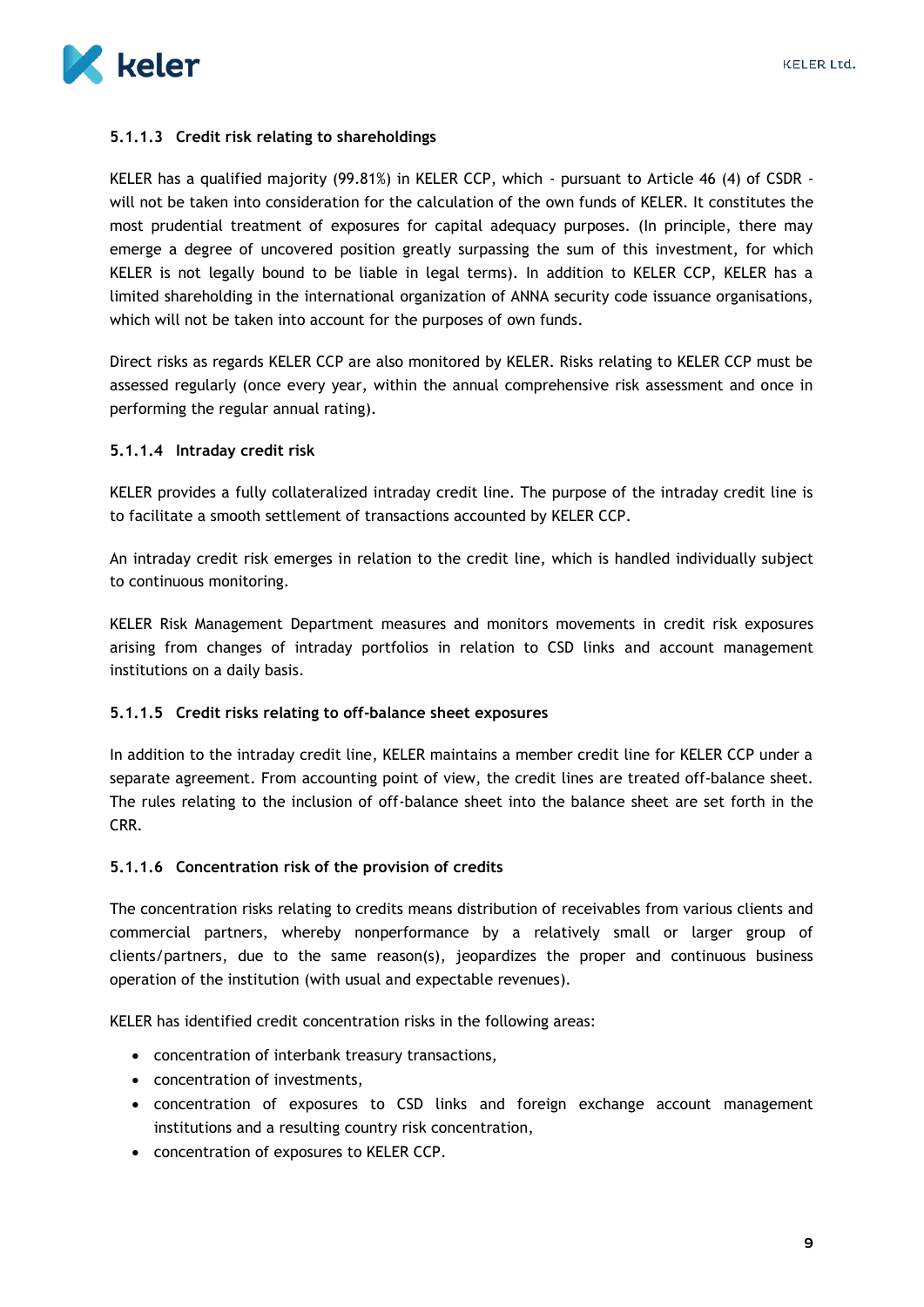

Risks are measures and handled in accordance with the principles of 3-04 KELER Regulation on risk assumption.

### <span id="page-10-0"></span>**5.1.1.7 Country risk**

KELER's exposures to foreign partners emerge primarily due to participation in international transactions (cross-border transactions).

KELER continuously monitors changes of its exposures to country risks and creates capital requirement.

### <span id="page-10-1"></span>5.1.2 Market risk

Market risks include the risk of loss incurred by KELER from changes in market prices. Market risk means risks relating to interest-bearing assets, shares, indices and may also include FX exchange rate risk and commodity risk. Of the above, KELER runs the risk of interest rate risk and to a limited extent FX exchange rate risks.

#### <span id="page-10-2"></span>**5.1.2.1 HUF interest risk**

A significant proportion of (financial) assets and liabilities of KELER carry HUF interest risks. Interest rate risk means the possible unfavorable impact of market interest rates to the financial status and interest profits of the institution. The sources of interest rate risks include:

- **Repricing risk:** the risk arising from changes in the revaluation structure of assets and liabilities and off-balance sheet items over time, which includes the risk of changes in the shape and slope of the yield curve,
- **Base risk:** the risk arising from a change in the relationship or correlation between two instruments underlying the pricing of assets, liabilities and off-balance sheet items, or between changes in the price of the priced item and the interest rate of the instrument,
- **Option risk:** the risk arising from options on the hidden or explicit characteristics of a product that affect the interest rate risk of the product.

KELER does not run base and option interest rate risk, as it does not have such products.

KELER has a special asset-liability structure. The composition of the stock of liabilities is largely given, the part of the resources beyond equity is predominantly short term foreign liabilities related to service activities. However, there is also possibility of raising funds from the Central Bank of Hungary or on the interbank market. The determination of the interest rate of the liabilities from clients is autonomous for KELER, the determination of the composition of the assets can be realized within the legal limits, but in this case the interest rates are determined by the market.

The range of assets may be freely adjusted, within the bounds of the provisions of legislation, and in line with liquidity, profitability and risk management considerations.

Interest risks are measured, handled and reported in accordance with the provisions accepted by the ALCO, which is described in detail in 4-36 KELER Limit system regulation and the CEO Directive. The principles are defined by the Board of Directors, by accepting 3-04 KELER Regulation on risk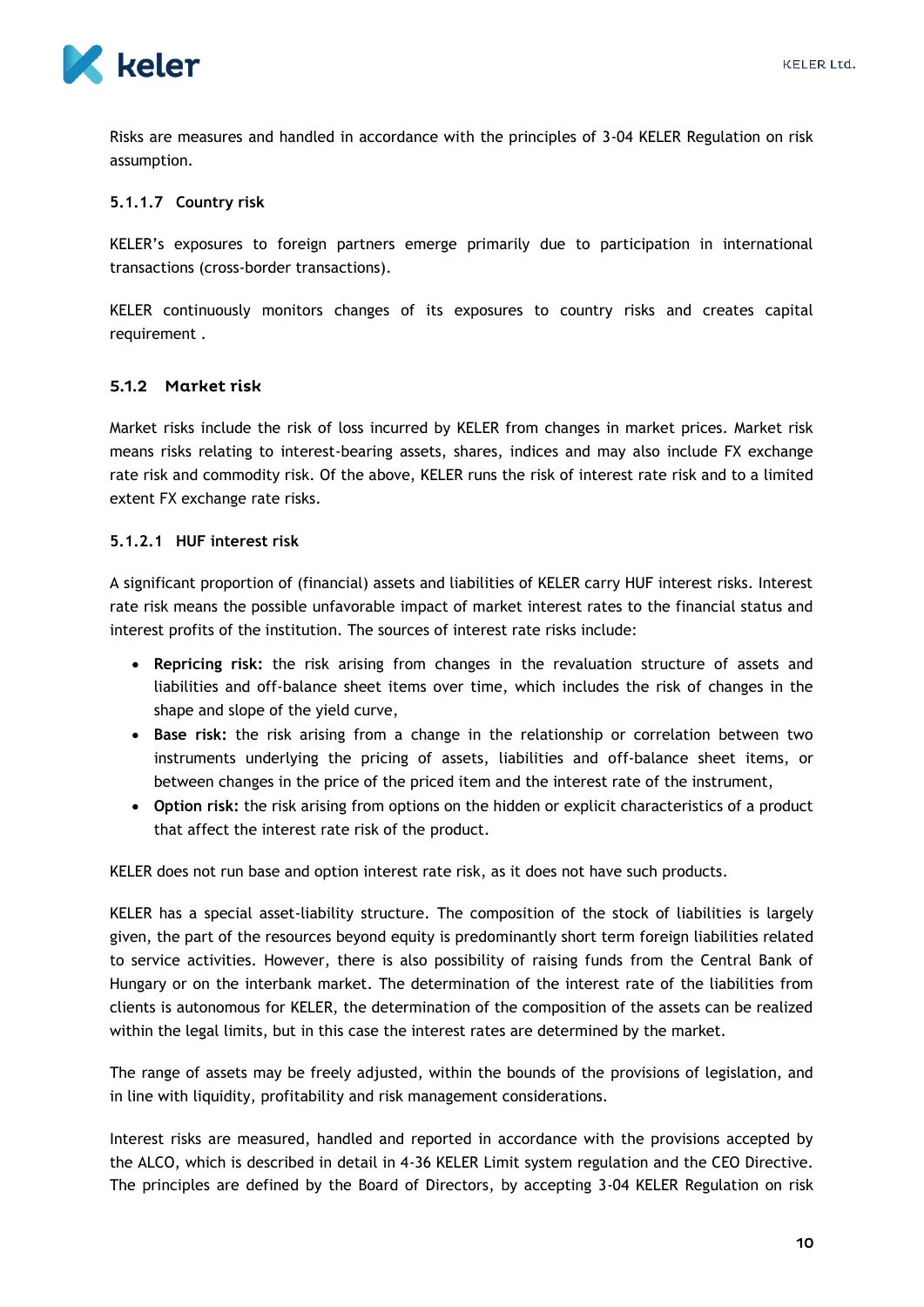

assumption. The Board of Directors receives regular updates on the operation of the method<sup>2</sup>. Addressing interest risks includes daily measurements, limit monitoring, reporting on the one part, and the performance of regular (quarterly) sensitivity assessments and stress tests.

### <span id="page-11-0"></span>**5.1.2.2 FX exchange rate risks**

KELER's proprietary assets denominated in FX carry FX exchange rate risks. At the same time, FX funds of clients on KELER accounts - for trading purposes - carry no FX exchange rate risks for KELER.

The KELER nostro FX account balances are determined - in addition to the proprietary portfolio - by the business activity of clients using its services, and for this reason, on account of its business activities, it has no control over its nostro FX position. At the same time, it must be aware of the extent of potential losses that may arise from FX exchange rate risks in relation to its proprietary portfolio.

Risks are measured by calculating the value at risk of daily proprietary net open FX positions. The daily calculation is supplement by the preparation of sensitivity assessment performed quarterly, the analysis of the historic changes of daily VaR values relating to FX exchange rate risks, and in extraordinary cases (e.g. in case of extreme changes in exchange rates), separate analysis for KELER Chief Risk Officer and the ALCO.

KELER's proprietary assets denominated in FX are used only for management purposes, to converse FX funds necessary for purchasing securities, to provide conversion services relating exercising property/proprietary rights relating to securities (e.g. Interest, dividend), and to fulfill FX needs on the part of KELER CCP. KELER TRE may enter into FX conversion transactions for the above purposes only. Treasury does not enter into FX conversion transaction for exchange rate speculation purposes.

KELER TRE may not enter into transactions with material impact on FX net open position without the separate approval of ALCO, and so its activity has a limited control over FX exchange rate risks.

#### <span id="page-11-1"></span>**5.1.2.3 Interest and exchange rate concentration risk**

The risks relating to assets subject to interest and exchange rate risks may correlate with one another (e.g. the price of various government securities may change parallel to one another to some extent). The negative impact of bonds' concentration of asset side may emerge only in a stress scenario, in ordinary circumstances, its impacts may be negligible. Using various quantitative methods (sensitivity assessments, stress tests), KELER regularly measures the extent of risk arising from such concentration in its books.

#### <span id="page-11-2"></span>**5.1.2.4 Liquidity and financing risks**

1

The special activities of KELER and smooth implementation of transactions require the availability of liquid assets that may be utilized in a speedy manner. Partly arising from the above requirement, the range of assets that may be held by KELER is strictly determined by legislation. In addition to

 $2$  It is covered in the annual comprehensive risk analysis.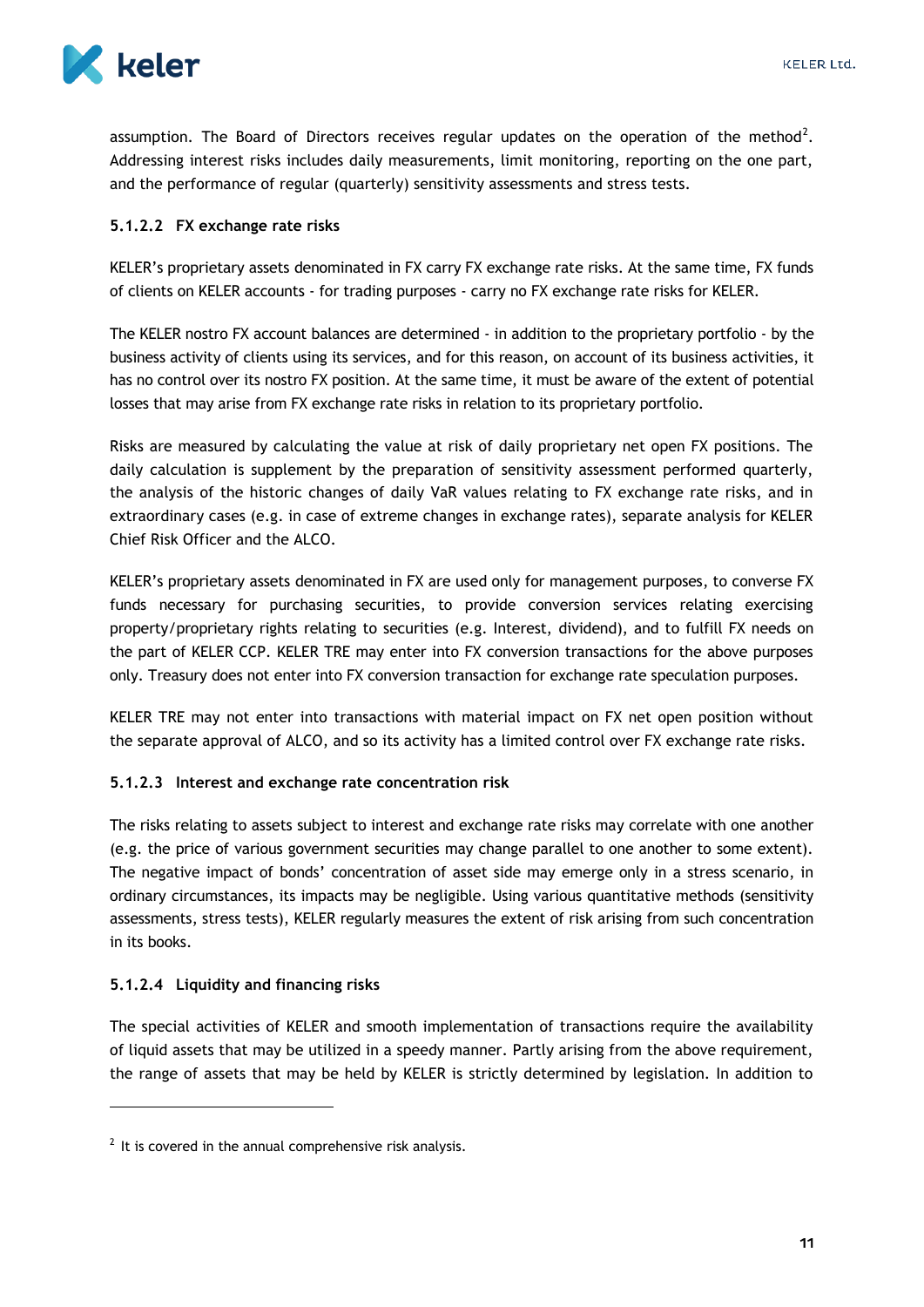

 $\overline{a}$ 

constraints under legislation, in selecting financial assets to be held by it, KELER seeks to have ones that may be sold rapidly if need be, and to use them to obtain intraday liquidity. The relation to KELER CCP also has a particular role for the purposes of liquidity risks, on account of the credit lines provided.

#### <span id="page-12-0"></span>**5.1.2.5 Intraday liquidity risks**

KELER provides intraday credit line to KELER CCP in accordance with Chapter 5.1.1.4 (Intraday credit risk).

An intraday liquidity risk emerges in relation to the credit line so provided, which is handled individually subject to continuous monitoring.

#### <span id="page-12-1"></span>**5.1.2.6 Market risks relating to shareholdings**

On account of its shareholding in KELER CCP, KELER bears indirect market risks affecting KELER CCP to a limited extent.

KELER CCP operates a risk management and guarantee system in relation to its activities. In case of nonperformance on the part of a clearing member and energy market non-clearing member, KELER CCP must use its own capital, which has been largely provided by KELER.

KELER must regularly assess indirect risks associated with its shareholding.

#### <span id="page-12-2"></span>5.2 Operational, legal and custody risks

Operational risks mean risk of loss that may arise from improper or malfunctioning internal procedures and systems, improper completion of tasks by personnel or from external events, which also covers legal risks (Article 4 (52) of CRR). In accordance with the ICAAP-ILAAP manual, the KELER assesses legal and reputational risks among operational risks.

Arising from the significant role of KELER in the financial and capital market system, the company is highly exposed to operational risks. The operational risk management system covers all losses and near-losses that may arise from operational errors.

The operation of the operational risk management framework is described in the 4-02 KELER Regulation on risk management and KRI regulation.

Each department of KELER has an operational risk management contact person, who is responsible for forwarding information s/he may have learnt about loss events, and key risk indicators<sup>3</sup> collected by its area over to the operational risk manager. In addition to these contact persons, in

<sup>&</sup>lt;sup>3</sup> Key risk indicator (KRI) is an index closely following risks, enabling monitoring changes in risk exposure. KRIs are regularly assessed, and RC continuously monitors their current and timely changes, and formulates recommendations on reduction of risks if need.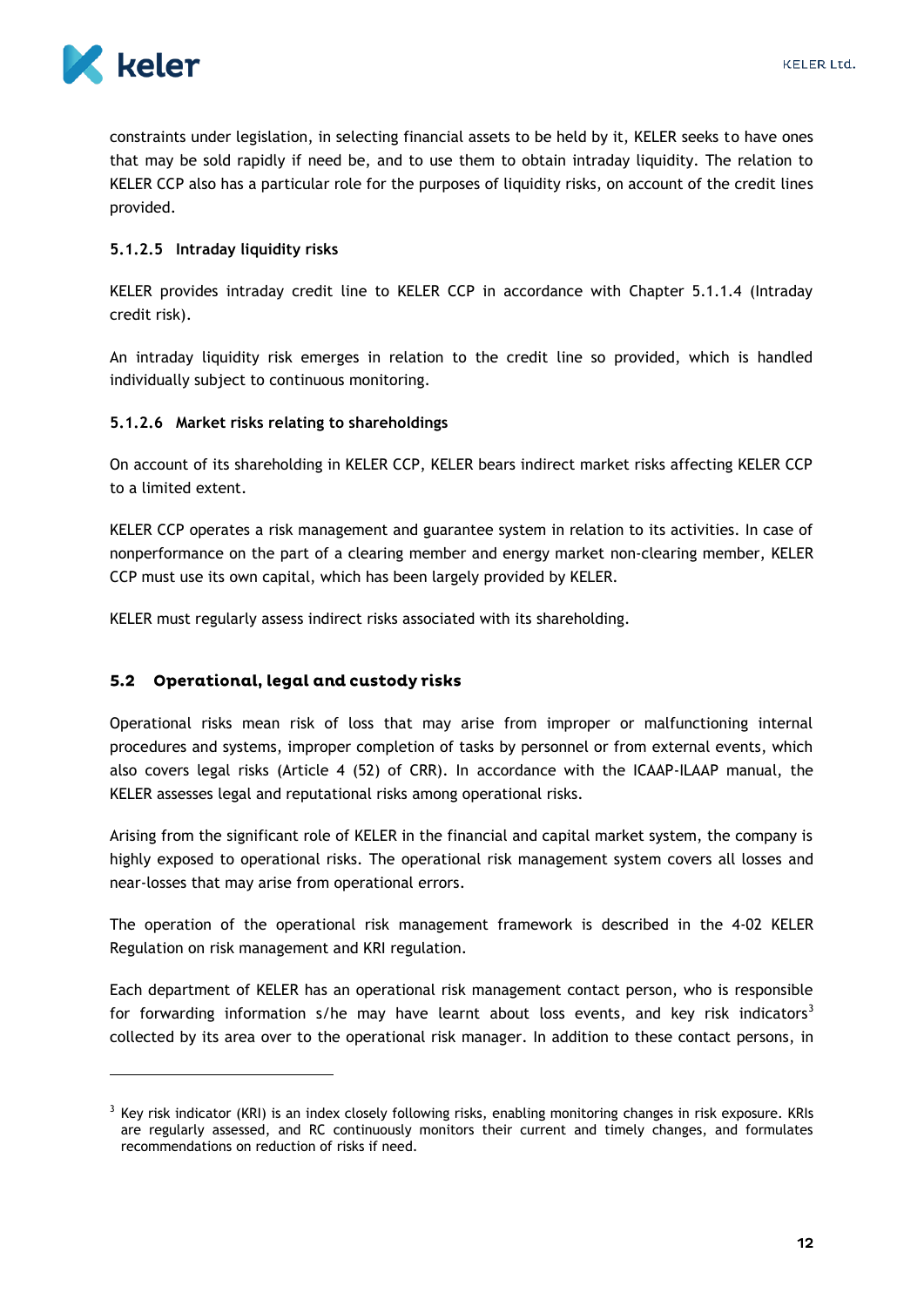

its regular sessions RC formulates recommendations relating to operational risk management and monitors implementation of earlier measures. The operational risk manager submits a report on a quarterly basis to RC.

The Chief Risk Officer reports on the work of the RC and operational risks to KELER's Board of Directors and informs KELER's Chief Executive Officer and the Supervisory Board.

## <span id="page-13-0"></span>5.3 General business risks (changes in macro-economic environment and economic cycle)

The business activities of KELER - similarly to other companies - are largely influenced by macroeconomic impacts. The various macro economical indices, including inflation and interests, expected and actual yields, must be taken into account primarily for the financial planning of business operations and reassessment of plans. Risks are measured and defined as part of the preparation of the strategy, by making plans alongside a number of assumed scenarios.

Monitoring and reporting of business risks fall into the scope of duties of KELER Controlling Department. In so doing, business plans contained in the strategy are regularly reassessed and the results are reported to the Management, and the Management also receives regular information about costs and revenues.

### <span id="page-13-1"></span>5.4 Winding down or restructuring risks

Restructuring may take place when KELER is unable to include new capital to ensure compliance with the requirements set forth in Article 47 (1) of CSDR, and it is capable of operating the securities settlement system as set forth in Article A, Section 3 of the Annex to the CSDR, and is capable of providing one more fundamental service listed in Article A of the Annex to the CSDR. Restructuring is deemed to take place also when part of the authorizations of KELER under CSDR is withdrawn in accordance with Article 20 (4) of the CSDR.

Where KELER is unable to include new capital to ensure compliance with the requirements set forth in Article 47 (1) of CSDR, and it is incapable of fulfilling the definition of central depositories as per Article 2 (1) of CSDR, it means winding down of KELER's operations. Liquidation is also deemed to take place on withdrawal of the authorization of KELER pursuant to Article 20 of CSDR in full.

The procedures to be followed by KELER when performing an additional increase of capital and the plan of orderly winding down or restructuring of its services are set forth in 3-18 KELER recovery plan.

### <span id="page-13-2"></span>5.5 Compliance risks

KELER operates within the strict bounds set by legislation and technical standards, recommendations and manuals supplementing such laws and decrees. With a view to continuously ensuring compliance with legislation and other requirements, KELER has established a Compliance department.